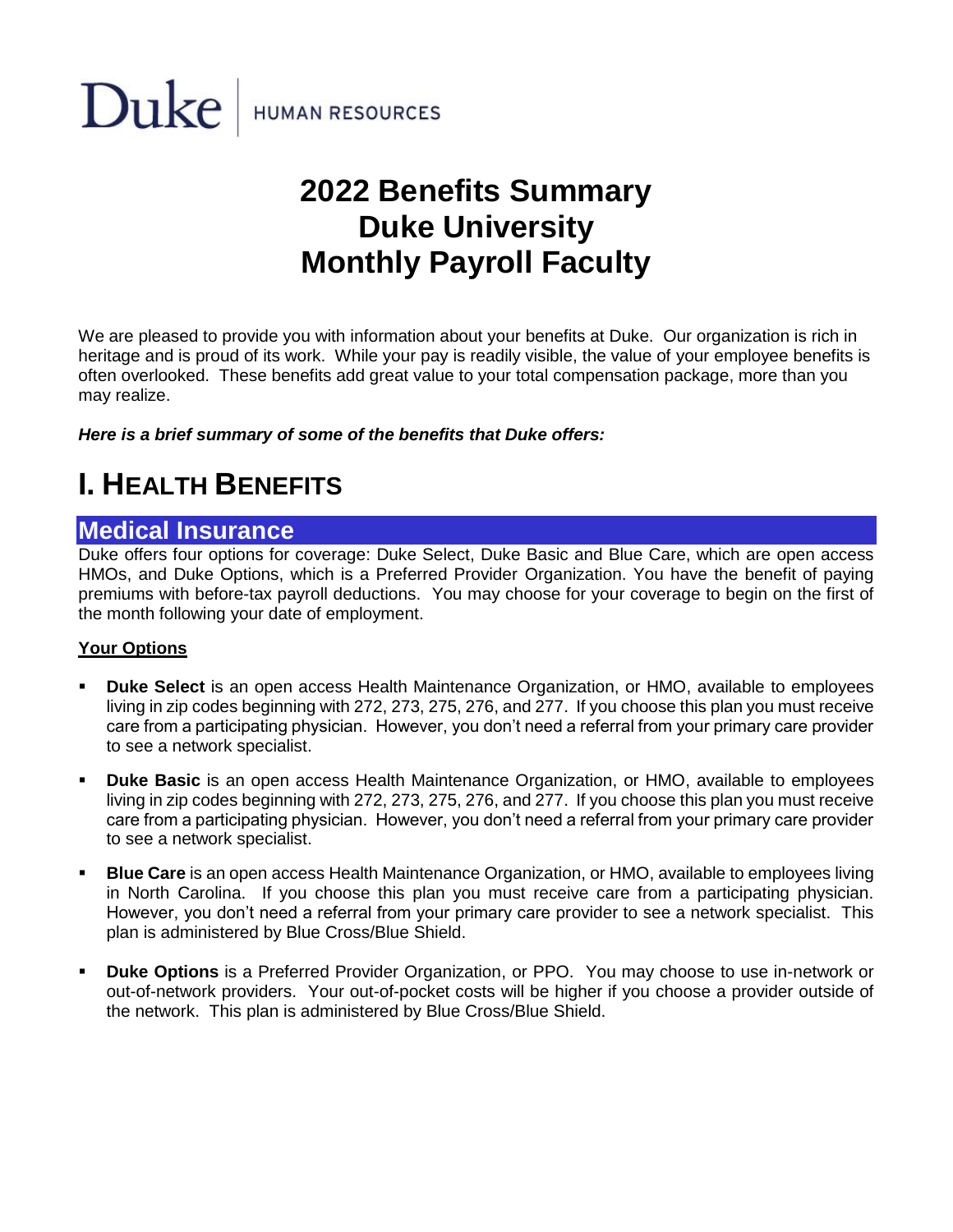# **Employee Premiums**

You can choose among the following levels of coverage. Premiums are deducted from your check on a pre-tax basis. You may add, change or drop coverage during your annual open enrollment or within 30 days of a valid change in family status. A major portion of the premium is paid by Duke. Duke covers more than 80% of the employee's premium and about 50% of the dependent premium for regular rank faculty members and non-regular rank faculty members working full time in a benefits eligible position. The **2022** "monthly" premiums are listed below:

|                         | <b>Employee</b> | Employee/Child | Employee/Children | Employee/Spouse | Family     |
|-------------------------|-----------------|----------------|-------------------|-----------------|------------|
| Total Premium           | \$495.00        | \$737.00       | \$921.00          | \$1.158.00      | \$1.354.00 |
| Duke Contribution       | \$406.00        | \$529.00       | \$620.00          | \$735.00        | \$833.00   |
| <b>Employee Premium</b> | \$89.00         | \$208.00       | \$301.00          | \$423.00        | \$521.00   |

#### **DUKE SELECT (HMO) Premiums**

#### **DUKE BASIC (HMO) Premiums**

|                         | Employee | Employee/Child | Employee/Children | Employee/Spouse | Family     |
|-------------------------|----------|----------------|-------------------|-----------------|------------|
| <b>Total Premium</b>    | \$420.00 | \$616.00       | \$769.00          | \$968.00        | \$1.117.00 |
| Duke Contribution       | \$384.00 | \$499.00       | \$587.00          | \$697.00        | \$788.00   |
| <b>Employee Premium</b> | \$36.00  | \$117.00       | \$182.00          | \$271.00        | \$329.00   |

#### **BLUE CARE (HMO) Premiums**

|                         | <b>Employee</b> | Employee/Child | Employee/Children | Employee/Spouse | Family     |
|-------------------------|-----------------|----------------|-------------------|-----------------|------------|
| <b>Total Premium</b>    | \$1.039.00      | \$1.382.00     | \$1.570.00        | \$1,933.00      | \$2,314.00 |
| Duke Contribution       | \$856.00        | \$1.026.00     | \$1.121.00        | \$1,301.00      | \$1.491.00 |
| <b>Employee Premium</b> | \$183.00        | \$356.00       | \$449.00          | \$632.00        | \$823.00   |

#### **DUKE OPTIONS (PPO) Premiums**

|                         | <b>Employee</b> | Employee/Child | Employee/Children | Employee/Spouse | Family     |
|-------------------------|-----------------|----------------|-------------------|-----------------|------------|
| <b>Total Premium</b>    | \$987.00        | \$1.333.00     | \$1,568.00        | \$1,925,00      | \$2,252,00 |
| Duke Contribution       | \$810.00        | \$986.00       | \$1.104.00        | \$1,278,00      | \$1.442.00 |
| <b>Employee Premium</b> | \$177.00        | \$347.00       | \$464.00          | \$647.00        | \$810.00   |

## **Dental Insurance**

Duke offers three coverage options administered by Ameritas Life Insurance Corp. You pay the cost for coverage with before-tax premiums through payroll deductions.

### **Your Dental Options**

#### **Plan A and B**

With Plan A and Plan B, you may visit any licensed dentist. Both plans include deductibles that must be met before coverage begins for non-preventive procedures. Plan A reimburses participants based on the usual and customary (U&C) allowable charge for each covered service. If a dentist charges more than the U&C charge, the participant is responsible for the excess charge.

Plan B provides a very basic benefit and payments are based on a fixed schedule of fees.

#### ▪ **Preferred Provider Option (PPO) Plan**

The PPO plan offers similar coverage to Plan A at a lower monthly premium for employees who use dentists within a nationwide network. The PPO Plan includes a higher maximum annual benefit than Plan A and Plan B, and lower negotiated procedure rates. These provisions can lower participants' out-of-pocket expenses when using in-network dentists.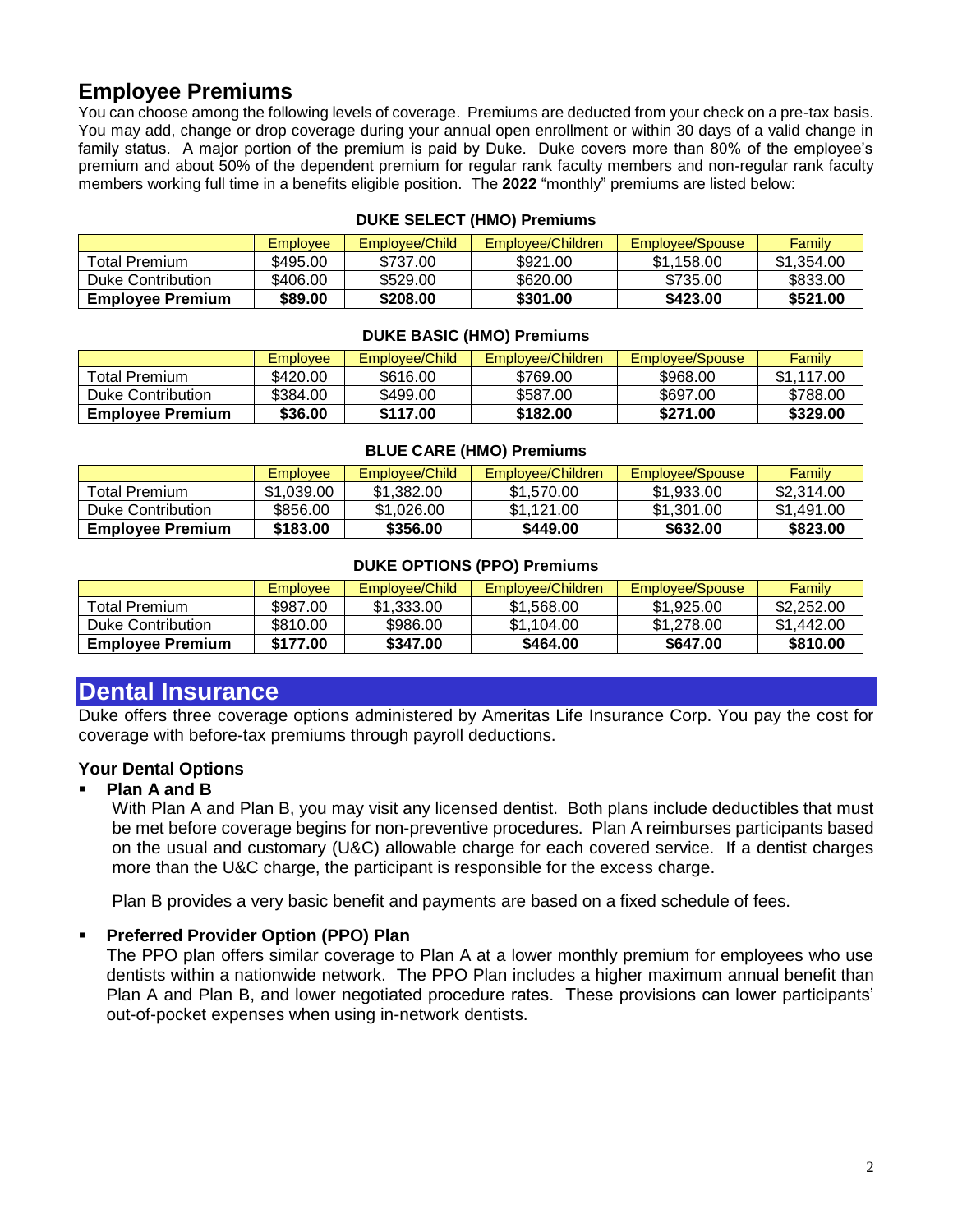### **Employee Premiums**

You can choose among the following levels of coverage. The **2022** "monthly" premiums are listed below:

| рспан геппинэ              |            |               |               |  |  |
|----------------------------|------------|---------------|---------------|--|--|
| <b>Levels of Coverage:</b> | <b>PPO</b> | <b>Plan A</b> | <b>Plan B</b> |  |  |
| Employee only              | \$39.21    | \$45.14       | \$12.18       |  |  |
| Employee + Child           | \$76.20    | \$87.70       | \$24.82       |  |  |
| Employee + Spouse          | \$78.47    | \$90.32       | \$24.37       |  |  |
| Family                     | \$118.79   | \$136.74      | \$45.24       |  |  |

# **Dental Premiums**

### **Vision Insurance**

While Duke's medical plan provides coverage for annual eye exams, Duke offers a nationwide vision care plan to manage that cost of eyeglasses and contact lenses, as well as eye examinations. The **2022** "monthly" premiums are listed below:

#### **Vision Premiums**

|                 | <b>Employee</b> | Employee/Child          | Employee/Children | Employee/Spouse     | Family       |
|-----------------|-----------------|-------------------------|-------------------|---------------------|--------------|
| Plan<br>Premium | \$9.66          | .49<br><b>010</b><br>۰D | 9.46<br>ጥብ.<br>۰D | <sup>\$</sup> 18.5∪ | ፍንQ<br>ນ∠ສ.ສ |

### **Reimbursement Accounts**

This plan allows you to make before-tax contributions to a health care reimbursement account and/or a dependent day care reimbursement account. When eligible expenses are incurred, you use the beforetax money in your account(s) to reimburse yourself. As a result, you pay less in total taxes. Duke offers a health care card that will pay for most eligible expenses at the point of sale using funds from an employee's health care reimbursement account. The health care card works similar to a debit card.

If you choose to participate in the account(s) by setting aside pre-tax money from your pay, you may later file for reimbursement of eligible expenses incurred during your participation period through the end of the plan year, December 31.

The **2022** minimum/maximum annual amount you may contribute to the reimbursement accounts is listed below:

| <b>Reimbursement Account</b> | <b>Minimum Annual Limit</b> | Maximum Annual Limit |
|------------------------------|-----------------------------|----------------------|
| <b>Health Care</b>           | \$130                       | \$2,850              |
| Dependent Care               | \$130                       | \$5,000              |

# **II.** RETIREMENT BENEFITS

# **Retirement Plan**

# **Faculty and Staff Retirement Plan**

This 403(b) retirement plan allows you to build retirement savings by contributing before-tax and /or Roth after-tax payroll deductions to a wide range of investment choices. Generally, faculty and staff paid monthly are eligible for the Duke contribution after completing one year of service and reaching age 21. The one year waiting period may be waived if your hire date with Duke is within 90 days of your date of termination with your immediate previous employer and you were receiving vested employer contributions. Your immediate previous employer must be a 501(c)(3) organization or a state educational organization. If your service waiver is approved, your Duke contribution will start on the first day of the month following the month the Duke Benefits Office receives acceptable information from your previous employer. The one year waiting period is also waived for certain faculty positions. Newly hired employees are vested in Duke's contribution after completion of three years of service.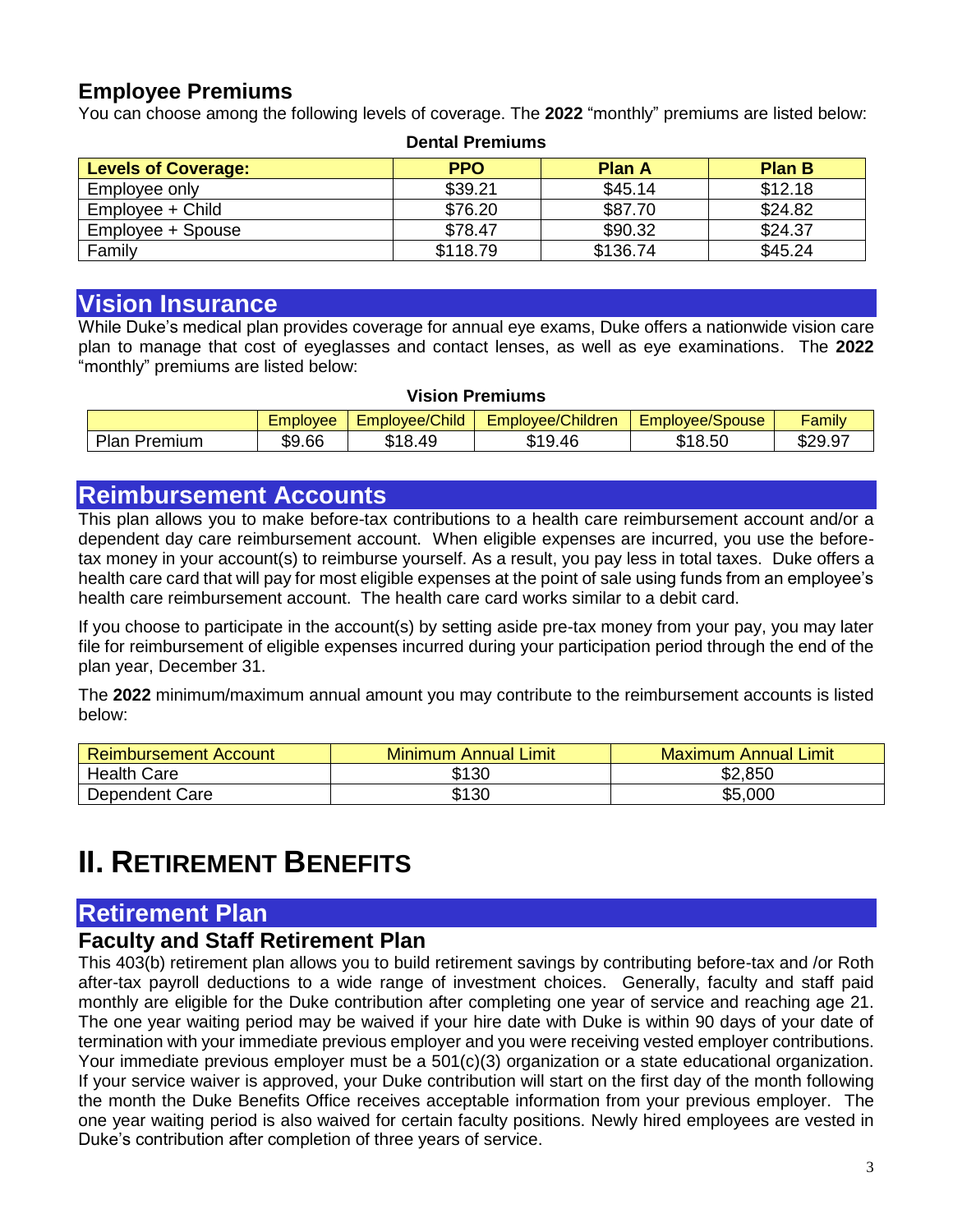Beginning January 1, 2022, the Duke contribution is:

#### **8.9% of the first \$72,000 of salary, and 13.2% of annual salary in excess of \$72,000 up to a statutory salary limit of \$305,000**

# **Post-Retirement Medical and Dental Coverage**

Faculty and staff are eligible for retiree medical coverage at a subsidized rate once they have met the "Rule of 75" (your age plus your current continuous service date).

# **III. BENEFITS YOU RECEIVE AUTOMATICALLY Employee Tuition Assistance Program**

The Employee Tuition Assistance Program will reimburse full-time faculty and staff with two or more years of full-time service for up to \$5,250 per calendar year for tuition related to an employee's job and/or continued career growth at Duke. The benefit can be used for up to three classes per semester or quarter at any higher education institution in North Carolina that is accredited by the Southern Association of Colleges and Schools.

# **Children's Tuition Grant Program**

You will be eligible for the Children's tuition grant program after 5 years of full-time, consecutive service at Duke University. After a deductible, the program pays up to 75% of the current Duke tuition toward undergraduate tuition expenses. The benefit may be used for the child's full-time study at the associate or baccalaureate level at any approved, accredited, degree granting institution of higher education in the world, to obtain his/her first bachelor's degree.

# **Employee Life Insurance**

You are automatically covered by \$10,000 Basic Life Insurance and \$10,000 AD&D. In the event of your death while you are an active employee, Duke also provides a death benefit to your spouse or estate. The benefit is equal to one month's salary for each year of full time service, with an overall maximum of six months' salary.

## **Travel Accident Insurance**

You are covered automatically by this insurance when traveling out of town on Duke business — up to \$200,000 in the event of injuries resulting in death, dismemberment, or loss of hearing/sight, and up to \$5,000 for related medical expenses. The plan also provides a \$5,000 benefit when a covered person suffers a covered loss at any time while insured by this policy.

## **Duke Disability Insurance**

As a full-time Duke University faculty or staff member with three (3) years of full-time continuous service, you may be eligible for the Duke Disability Program if you are out of work due to an illness or injury for more than 120 days. If approved for disability, the benefit pays 60% of the base salary (up to \$25,000 per month). If you had an employer-sponsored long term disability plan within 90 days of full-time employment at Duke, you may be eligible to waive the normal three-year waiting period.

# **Personal Assistance Service (Employee Assistance Program)**

Employees and their families are eligible to receive free, confidential professional assistance in resolving a broad range of personal and family problems. Contact PAS at 919-416-1727 for additional information.